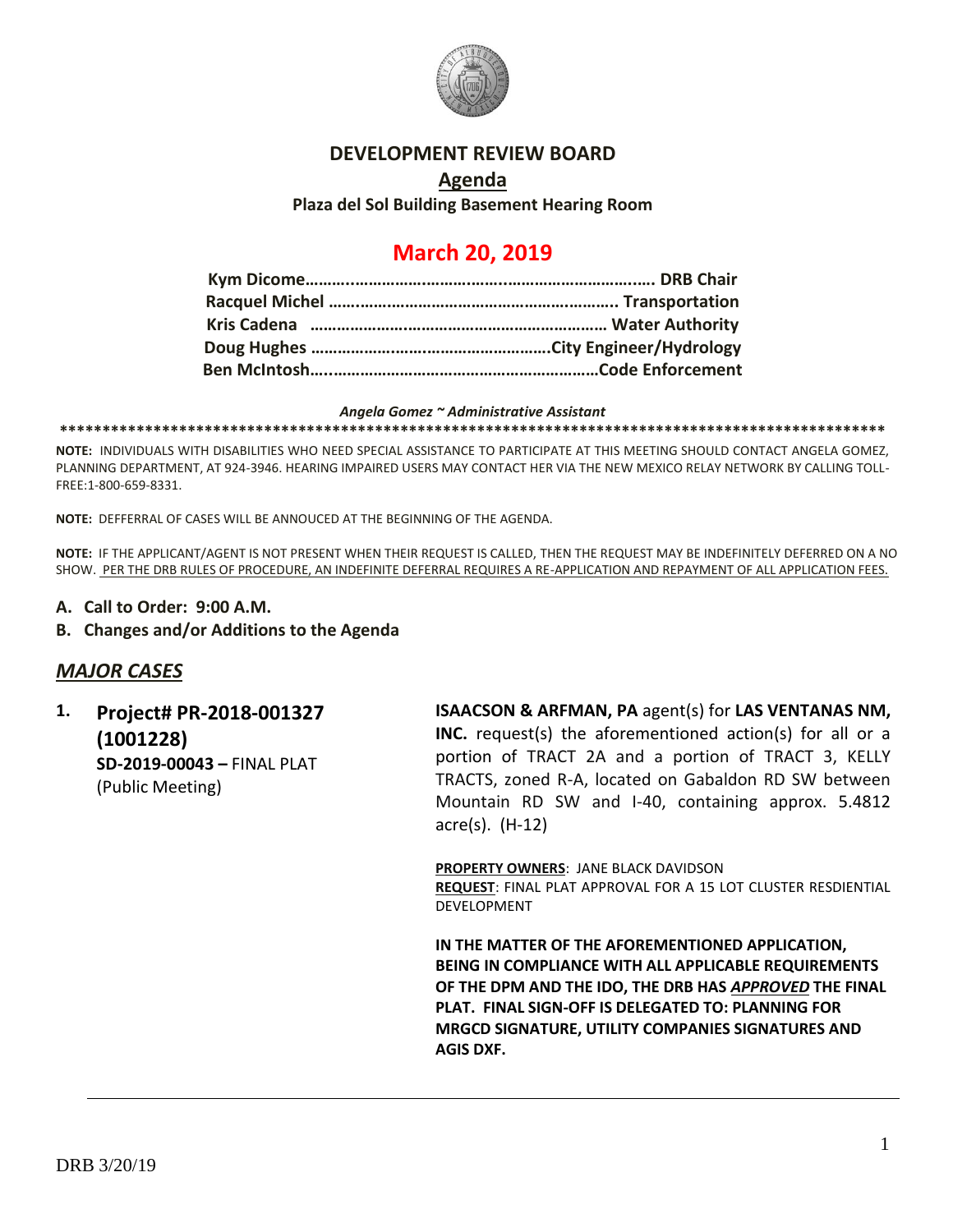| 2. | Project# PR-2018-001284<br>(1000551, 1009284)<br>SD-2019-00051 - EXTENSION OF<br><b>INFRASTRUCTURE LIST</b><br>(Public Meeting) 2                                                                                                                                                                                                                                                             | RESPEC agent(s) for KASSAM LAND ACQUISITION 10, LLC<br>request(s) the aforementioned action(s) for all or a portion<br>of TRACTS A-2-A-1-A and A-2-A-2-A of PARK SQUARE, zoned<br>MX-H, located on AMERICAS PKWY NE south of INDIAN<br>SCHOOL RD NE and west of LOUISIANA BLVD NE, containing<br>approximately 4.076 acre(s). (J-18)                                                                                                                                                                                                                                                                                                                                                                                                                                                                                        |
|----|-----------------------------------------------------------------------------------------------------------------------------------------------------------------------------------------------------------------------------------------------------------------------------------------------------------------------------------------------------------------------------------------------|-----------------------------------------------------------------------------------------------------------------------------------------------------------------------------------------------------------------------------------------------------------------------------------------------------------------------------------------------------------------------------------------------------------------------------------------------------------------------------------------------------------------------------------------------------------------------------------------------------------------------------------------------------------------------------------------------------------------------------------------------------------------------------------------------------------------------------|
|    |                                                                                                                                                                                                                                                                                                                                                                                               | PROPERTY OWNERS: NEW OMNI HOSPITALITY LLCC/O LEGACY<br><b>HOSPITALITY LLC</b><br><b>REQUEST: EXTENSION OF INFRASTRUCTURE LIST</b>                                                                                                                                                                                                                                                                                                                                                                                                                                                                                                                                                                                                                                                                                           |
|    |                                                                                                                                                                                                                                                                                                                                                                                               | IN THE MATTER OF THE AFOREMENTIONED APPLICATION,<br>BEING IN COMPLIANCE WITH ALL APPLICABLE REQUIREMENTS<br>OF THE DPM AND THE IDO, THE DRB HAS APPROVED THE ONE<br>YEAR EXTENSION OF THE INFRASTRUCTURE LIST.                                                                                                                                                                                                                                                                                                                                                                                                                                                                                                                                                                                                              |
| 3. | Project# PR-2018-002134<br>(1000539)<br>SI-2019-00056 - SITE PLAN<br>(Public Meeting) 2                                                                                                                                                                                                                                                                                                       | JON ANDERSON agent(s) for HOPE CHRISTIAN SCHOOLS<br>INC request(s) the aforementioned action(s) for all or a<br>portion of TRACT B PLAT OF TRACT B HOPE CHRISTIAN<br>SCHOOL & LOT 23-A, BLOCK 11, TRACT A, NORTH<br>ALBUQUERQUE ACRES,<br>zoned MX-M, located on<br>PALOMAS AV NE, south of PASEO DEL NORTE NE and east<br>of SAN PEDRO DR NE, containing approximately 7.7 acre(s).<br>$(D-18)$<br><b>PROPERTY OWNERS: HOPE CHRISTIAN SCHOOLS INC</b><br><b>REQUEST:</b> SITE PLAN FOR ELEMENTARY SCHOOL EXPANSION                                                                                                                                                                                                                                                                                                         |
|    |                                                                                                                                                                                                                                                                                                                                                                                               | DEFERRED TO APRIL 10TH, 2019                                                                                                                                                                                                                                                                                                                                                                                                                                                                                                                                                                                                                                                                                                                                                                                                |
| 4. | Project# PR-2018-001361<br>(1000845, 1006833)<br>SD-2019-00046 - VACATION OF PRIVATE<br>SIDEWALK EASEMENT<br>SD-2019-00047 - VACATION OF 20'<br>PUBLIC STORM DRAIN EASEMENT<br>SD-2019-00048 - VACATION OF 20'<br>PUBLIC WATERLINE EASEMENT<br>SD-2019-00049 - VACATION OF 10'<br>PUBLIC UTILITY EASEMENT<br>SD-2019-00050 - VACATION OF 10'<br>PUBLIC UTILITY EASEMENT<br>(Public Hearing) 2 | TIERRA WEST, LLC agent(s) for BEN E. KEITH request(s) the<br>aforementioned action(s) for all or a portion of LOT 1A<br>BULK LAND PLAT of LOT 1-A UNSER TOWNE CROSSING &<br>LOT 8 PLAT of TOWNE CROSSING, zoned NR-BP, located at<br>UNSER BLVD NW between LOS VOLCANES RD NW and<br>GALLATIN PL NW, containing approximately 50.4641<br>$\arccos(5)$ . $(J-10)$<br>PROPERTY OWNERS: BEN E. KEITH & SWIRE PACIFIC HOLDINGS INC<br>DBA COCA COLA USA<br><b>REQUEST: VACATION OF 5 EXISTING EASEMENTS</b><br>IN THE MATTER OF THE AFOREMENTIONED APPLICATION,<br>BEING IN COMPLIANCE WITH ALL APPLICABLE REQUIREMENTS<br>OF THE DPM AND THE IDO, THE DRB HAS APPROVED THE<br>VACATIONS AS SHOWN ON EXHIBITS IN THE PLANNING FILE<br>PER SECTION 14-16-6(K) OF THE IDO WITH THE TWO<br><b>CONDITIONS STATED IN THE RECORD.</b> |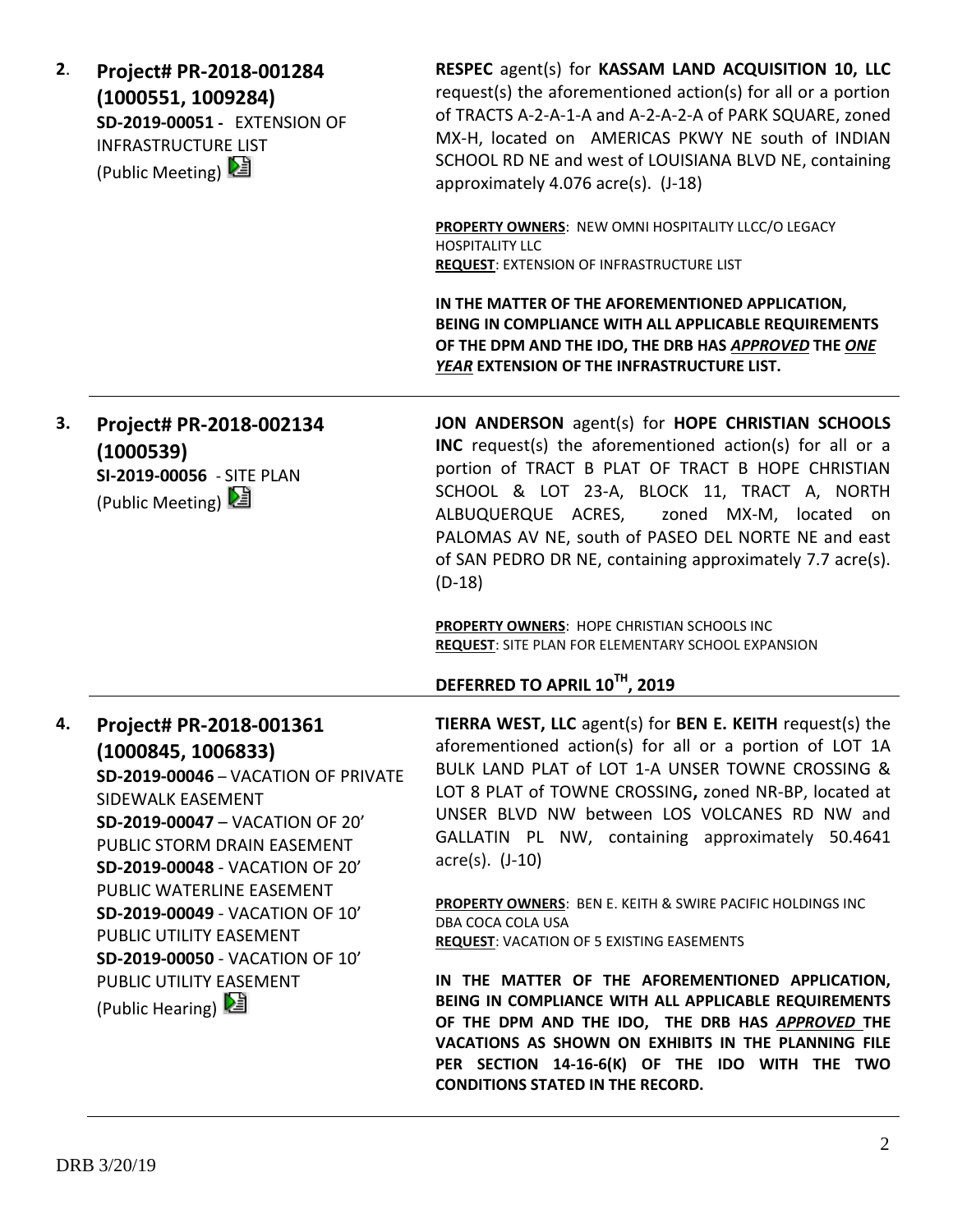**5. Project # PR-2018-001399 VA-2019-00090** – VARIANCE TO DPM – SORREL LANE **VA-2019-00091 –** SIDEWALK WAIVER – SORREL LANE **VA-2019-00092 –** VARIANCE TO DPM-GUN CLUB ROAD **VA-2019-00093 –** SIDEWALK WAIVER – GUN CLUB ROAD (Public Hearing) 2

**CSI – CARTESIAN SURVEYS INC.** agent(s) for **ROBERT TAFOYA** request(s) the aforementioned action(s) for all or a portion of: LT 2A PLAT OF LTS 2A & 2B, BLK 4 VALLEY GARDENS SOUTH, UNIT LOT 2A, BLOCK 4, SUBDIVISION VALLEY GARDENS SOUTH UNIT 1 zoned R-1, located at 4400 SORREL LA SW, Albuquerque, NM, containing approximately 0.9616 acre(s). (Q-11)

**PROPERTY OWNERS**: TAFOYA ROBERT M & PATRICIA A **REQUEST**: ALLOW STREET SECTIONS TO REMAIN AS IS WITH REPLAT OF ONE LOT INTO 2 NEW LOTS

**IN THE MATTER OF THE AFOREMENTIONED APPLICATION, BEING IN COMPLIANCE WITH ALL APPLICABLE REQUIREMENTS OF THE DPM AND THE IDO, THE DRB HAS** *APPROVED* **THE**  *VARIANCE* **TO DPM ON SORREL LANE, THE** *SIDEWALK WAIVER* **ON SORREL LANE, THE** *VARIANCE* **TO DPM ON GUN CLUB ROAD AND THE** *SIDWALK WAIVER* **ON GUN CLUB ROAD.**

| 6. | Project# PR-2019-002044<br>(1011642)<br>SD-2019-00034 - PRELIMINARY PLAT<br>SD-2019-00030 - SITE PLAN - DRB<br>SD-2019-00039 - TEMP DEFERRAL OF<br><b>SIDFWALK</b><br>SD-2019-00040 - SIDFWALK WAIVER<br>(Public Hearing)                    | MARK GOODWIN & ASSOCIATES, PA agent(s) for<br>CINNAMON MORNING DEVELOPMENT, LLC request(s) the<br>aforementioned action(s) for all or a portion of LOT 3<br>ALVARADO GARDENS ADDN UNIT 1, zoned R-A, located at<br>2700 RIO GRANDE BLVD NW, Albuquerque, NM, containing<br>approximately 2.5103 acre(s). (G-12 & G-13) [Deferred from<br>2/27/19<br>PROPERTY OWNERS: PERCILICK SUE E<br><b>REQUEST:</b> SUBDIVIDE INTO 8 LOTS (CLUSTER DEVELOPMENT)<br>DEFERRED TO MARCH 27TH, 2019 |
|----|----------------------------------------------------------------------------------------------------------------------------------------------------------------------------------------------------------------------------------------------|-------------------------------------------------------------------------------------------------------------------------------------------------------------------------------------------------------------------------------------------------------------------------------------------------------------------------------------------------------------------------------------------------------------------------------------------------------------------------------------|
|    |                                                                                                                                                                                                                                              |                                                                                                                                                                                                                                                                                                                                                                                                                                                                                     |
| 7. | Project# PR-2018-001996<br>(1010401, 1004404)<br>SD-2019-00028 - AMENDMENT TO<br>PRELIMINARY PLAT<br><b>SD-2019-00023 - VACATION OF</b><br><b>TEMPORARY PUBLIC ROADWAY</b><br><b>EASEMENT</b><br><b>SD-2019-00030 - VACATION OF A PUBLIC</b> | PRICE LAND AND DEVELOPMENT GROUP agent(s) for PV<br><b>TRAILS ALBUQUERQUE, LLC</b> request(s) the aforementioned<br>action(s) for all or a portion of TRACT H, DURANGO UNIT 1<br>(AKA DURANGO UNITS 3A & 3B), zoned R-1D, located on<br>WOODMONT AVE between RAINBOW AVE and PASEO DEL<br>NORTE BLVD, containing approximately 18.83 acre(s). (C-9)<br>[Deferred from 2/13/19, 2/27/19]                                                                                             |
|    | <b>WATER EASEMENT</b><br><b>SD-2019-00031 - VACATION OF A PUBLIC</b><br>ROADWAY FASEMENT                                                                                                                                                     | PROPERTY OWNERS: PV TRAILS ALBUQUERQUE LLC<br>REQUEST: AMEND PRELIMINARY PLAT FOR 35 RESIDENTIAL LOTS AND 1<br><b>TRACT</b>                                                                                                                                                                                                                                                                                                                                                         |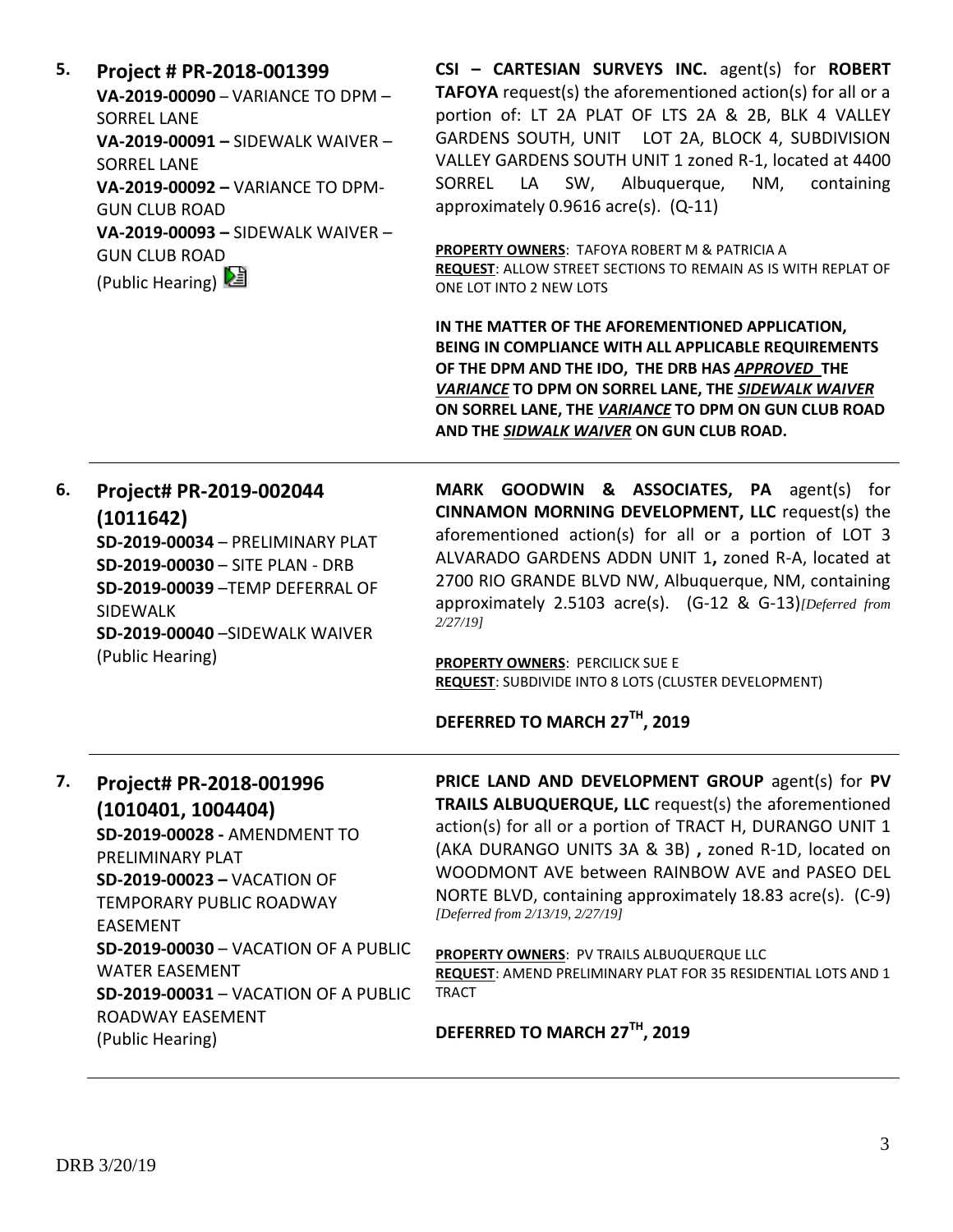| 8. | Project# PR-2018-001996                     |  |  |
|----|---------------------------------------------|--|--|
|    | (1010401, 1004404)                          |  |  |
|    | SD-2019-00024 - PRFLIMINARY PLAT            |  |  |
|    | VA-2019-00032 - TEMPORARY DEFERRAL          |  |  |
|    | OF SIDEWALK                                 |  |  |
|    | VA-2019-00031 - SIDEWALK WAIVER             |  |  |
|    | <b>SD-2019-00029 - VACATION OF PUBLIC</b>   |  |  |
|    | ROADWAY FASFMFNT                            |  |  |
|    | <b>SD-2019-00025 - VACATION OF A PUBLIC</b> |  |  |
|    | WATER AND SANITARY SEWER FASEMENT           |  |  |
|    | (Public Hearing)                            |  |  |

**PRICE LAND AND DEVELOPMENT GROUP** agent(s) for **PV TRAILS ALBUQUERQUE, LLC** request(s) the aforementioned action(s) for all or a portion of TRACT H, DURANGO UNIT 1 (AKA DURANGO UNITS 4 & 5) **,** zoned R-1D, located on WOODMONT AVE between RAINBOW AVE and PASEO DEL NORTE BLVD, containing approximately 11.32 acre(s). (C-9) *[Deferred from 2/13/19, 2/27/19]*

**PROPERTY OWNERS**: PV TRAILS ALBUQUERQUE LLC **REQUEST**: PRELIMINARY PLAT FOR 39 RESIDENTIAL LOTS

**DEFERRED TO MARCH 27TH, 2019**

| 9.                        | Project# PR-2018-001991                          | PRICE LAND AND DEVELOPMENT GROUP agent(s) for PV                   |
|---------------------------|--------------------------------------------------|--------------------------------------------------------------------|
|                           | (1004404)                                        | TRAILS ALBUQUERQUE, LLC request(s) the aforementioned              |
|                           | SD-2019-00026 - PRELIMINARY PLAT                 | action(s) for all or a portion of TRACT 6 BULK LAND PLAT OF        |
|                           | VA-2019-00033 - TEMPORARY DEFERRAL               | THE TRAILS UNIT 3A & TRACT C CORRECTION PLAT OF                    |
|                           | OF SIDEWALK                                      | VALLE PRADO UNIT 3 (AKA VALLE PRADO UNITS 4 & 5),                  |
|                           | <b>SD-2019-0027 - VACATION OF</b>                | zoned R-1D, located on WOODMONT AVE between                        |
| TEMPORARY PUBLIC DRAINAGE | RAINBOW AVE and PASEO DEL NORTE BLVD, containing |                                                                    |
|                           | <b>EASEMENT</b>                                  | approximately 15.52 acre(s). (C-9) [Deferred from 2/13/19, 3/6/19] |
|                           | (Public Hearing)                                 |                                                                    |

**PROPERTY OWNERS**: PV TRAILS ALBUQUERQUE LLC **REQUEST**: PRELIMINARY PLAT FOR 93 RESIDENTIAL LOTS

#### **DEFERRED TO MARCH 27TH, 2019**

## **10. Project# 1011598 18DRB-70137** - VACATION OF PUBLIC RIGHT-OF-WAY **18DRB-70138** - SIDEWALK VARIANCE **18DRB-70139** - SUBDIVISION DESIGN VARIANCE FROM MINIMUM DPM **STANDARDS 18DRB-70140** - PRELIMINARY/ FINAL PLAT (Public Hearing)

**BOB KEERAN,** request(s) the aforementioned action(s) for all or a portion of  $lot(s)$  17 & 18, Block(s) 4, Tract(s) 3, NORTH ALBQ ACRES Unit 3, zoned PD (RD/5DUA), located on VENTURA ST NE between SIGNAL AVE NE and ALAMEDA BLVD NE, containing approximately 2 acre(s). (C-20) *[Deferred from 5/16/18, 6/13/18, 7/18/18/, 8/8/18, 9/12/18, 10/24/18, 12/5/18, 12/19/18, 1/9/19, 1/23/19, 2/13/19, 2/27/19.*

**DEFERRED TO APRIL 17TH, 2019**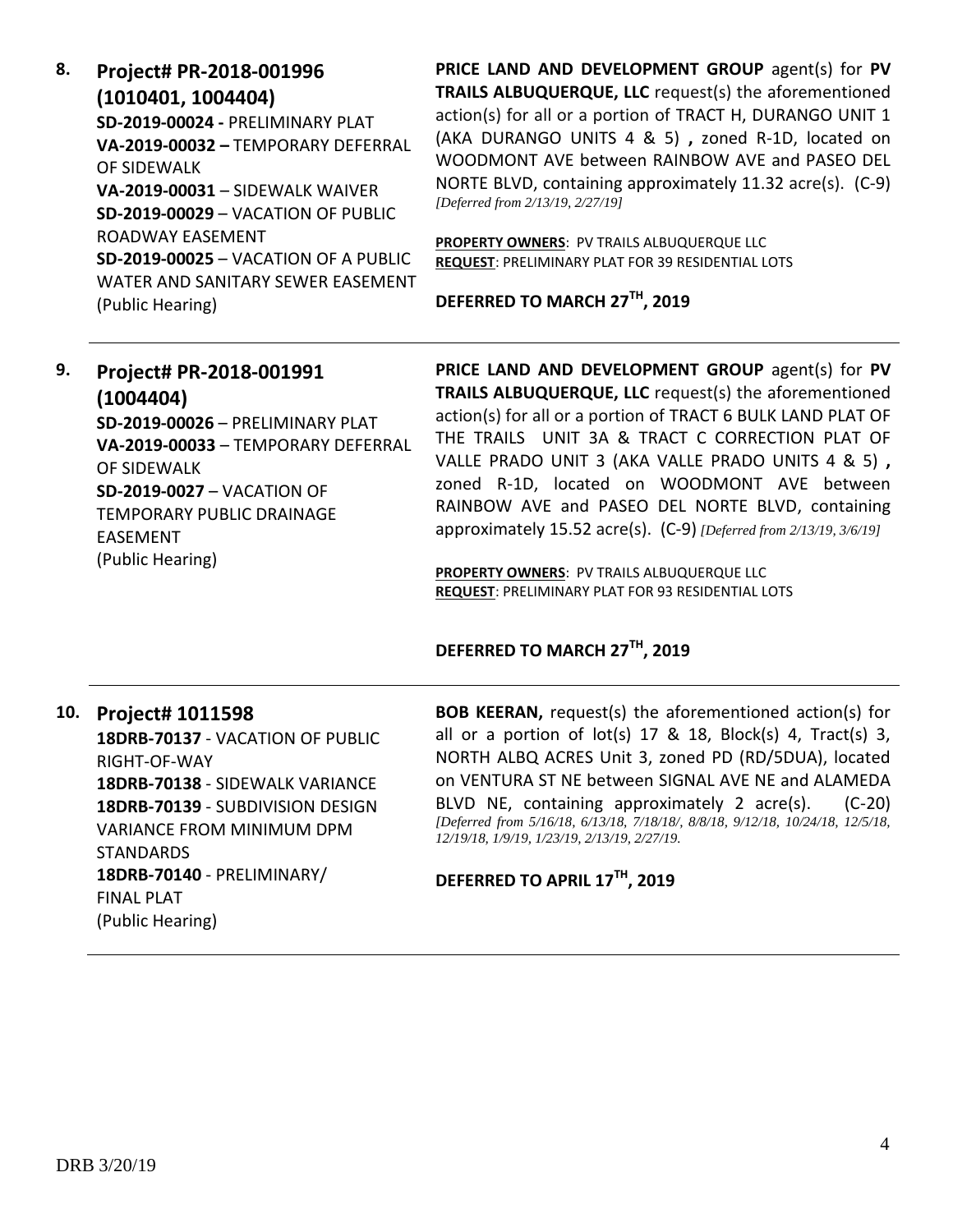**11. Project# PR-2018-001914 (1009674, 1006801) SI-2019-00040** - SITE PLAN (Public Meeting)

**TIERRA WEST, LLC** agent(s) for **GALLATIN DEVELOPMENT LLC & CLIFFORD ABQ C/O BURKE & ASSOCIATES LLC** request(s) the aforementioned action(s) for all or a portion of TRACT C BULK LAND PLAT of TRACTS A THRU D MERIDIAN BUSINESS PARK II (A REPLAT OF LOT 3 & TRACTS S-1A, S-2A-2 ATRISCO BUSINESS PARK UNIT 2)**,** zoned NR-BP, located on GALLATIN PLACE NW between LOS VOLCANES RD NW and FORTUNA RD NW, containing approximately 22.4273 acre(s). (J-10) *[Deferred from 3/6/19]*

**PROPERTY OWNERS**: GALLATIN DEVELOPMENT LLC & CLIFFORD ABQ C/O BURKE & ASSOCIATES LLC **REQUEST**: DRB SITE PLAN FOR A MAJOR EXPANSION

**IN THE MATTER OF THE AFOREMENTIONED APPLICATION, BEING IN COMPLIANCE WITH ALL APPLICABLE REQUIREMENTS OF THE DPM AND THE IDO, THE DRB HAS** *APPROVED* **THE SITE PLAN. FINAL SIGN-OFF IS DELEGATED TO: HYDROLOGY AND TO PLANNING.**

## *MINOR CASES*

**12. Project# PR-2018-001773 SD-2019-00056** – PRELIMINARY/FINAL PLAT (Public Meeting)

**ARCH + PLAN LAND USE CONSULTANTS** agent(s) for **PHILLIP HOPPER** request(s) the aforementioned action(s) for all or a portion of LOTS 8 & 9 , BLOCK 3, GARCIA ADDITION**,** zoned R-1A, located at 1210 11TH ST NW, containing approximately 0.1276 acre(s). (J-13)

**PROPERTY OWNERS**: HOPPER PHILLIP D **REQUEST**: LOT CONSOLIDATION

**DEFERRED TO APRIL 3RD, 2019**

**13. Project# PR-2018-001494 (1000042 + PR-2018-001459) SD-2019-00057** – PRELIMINARY/FINAL PLAT

(Public Meeting)

**WAYJOHN SURVEYING INC.** agent(s) for **ANDRE LEGER C/O PETER GENERIS** request(s) the aforementioned action(s) for all or a portion of LOTS A-F and LOTS 1-5, KIRKLAND ADDITION UNIT 3, zoned R-ML, located on BETHEL AVE SE between MULBERRY ST. SE and KIRTLAND PARK, containing approximately 2.0 acre(s). (M-15)

**PROPERTY OWNERS**: LEGER ANDRE **REQUEST**: CONSOLIDATE 11 EXISTING LOTS INTO 2 AND INCORPORATE VACATED R/W OF BETHEL AVE

**DEFERRED TO APRIL 17TH, 2019**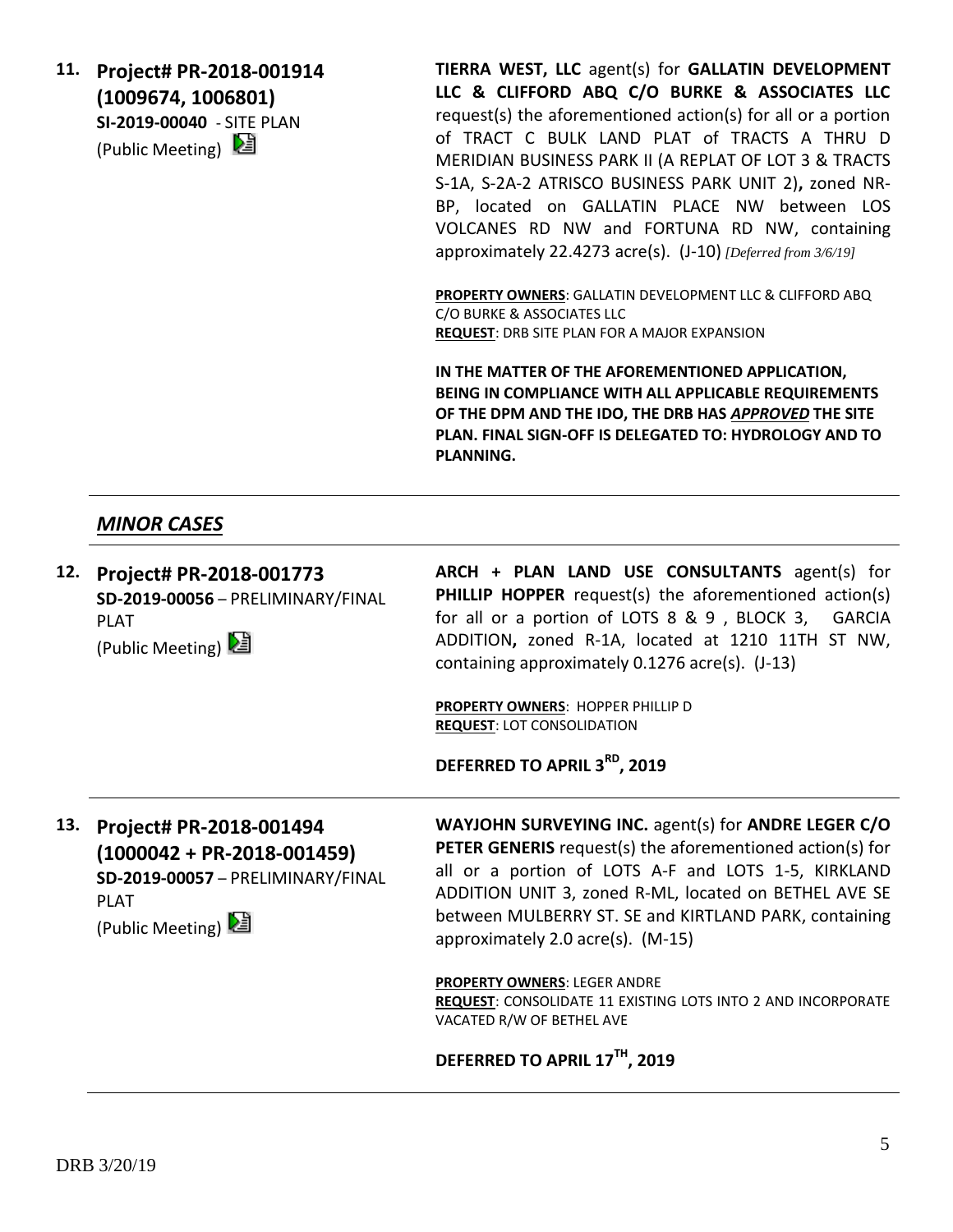|     | 14. Project# PR-2018-001403<br>SD-2018-00120- PRELIMINARY/FINAL<br><b>PLAT</b><br>(Public Meeting) 2                          | ARCH $+$ PLAN LAND USE CONSULTANTS agent(s) for A.J.<br>and MARY ELLEN RICH request(s) the aforementioned<br>action(s) for all or a portion of LOTS D & E BLK 44 PEREA<br>ADD & VAC POR OF MOUNTAIN RD, zoned R-T, located at<br>1406 MOUNTAIN RD NW, containing approximately .34<br>$\text{acre(s)}.$ (J-13) ) [Deferred from 12/19/18, 1/30/19, 2/13/19, 2/27/19] |
|-----|-------------------------------------------------------------------------------------------------------------------------------|----------------------------------------------------------------------------------------------------------------------------------------------------------------------------------------------------------------------------------------------------------------------------------------------------------------------------------------------------------------------|
|     |                                                                                                                               | <b>PROPERTY OWNERS: PLL ENTERPRISES LCC</b><br>REQUEST: REALIGNMENT OF EXISTING LOTS & VACATED RIGHT OF WAY                                                                                                                                                                                                                                                          |
|     |                                                                                                                               | IN THE MATTER OF THE AFOREMENTIONED APPLICATION,<br>BEING IN COMPLIANCE WITH ALL APPLICABLE REQUIREMENTS<br>OF THE DPM AND THE IDO, THE DRB HAS APPROVED THE<br>PRELIMINARY/FINAL PLAT. FINAL SIGN OFF IS DELEGATED TO:<br><b>HYDROLOGY AND TO PLANNING.</b>                                                                                                         |
| 15. | Project# PR-2018-001431<br>(1001081)<br>SI-2019-00059 - - FINAL SIGN OFF OF EPC<br>SITE PLAN(18EPC-40037)<br>(Public Meeting) | <b>CONSENSUS PLANNING, INC.</b> agent(s) for CITY OF<br>ALBUQUERQUE, FIRE DEPARTMENT AND DEPARTMENT OF<br><b>MUNICIPAL DEVELOPMENT</b> request(s) the aforementioned<br>action(s) for all or a portion of PARCEL D WITHIN LOT 23,<br>BLOCK 31, SNOW HEIGHTS ADDN and VACATED PORTIONS<br>OF SNOW HEIGHTS CIRCLE NE, zoned MX-M (NR-SU),                              |

located on MENAUL BLVD NE, west of EUBANK BLVD NE and east of GLORIETA ST NE, containing approximately

1.2105 acre(s). (H-20) *[Deferred from 3/6/19]*

**PROPERTY OWNERS**: CITY OF ALBUQUERQUE

**DEFERRED TO MARCH 27TH, 2019**

**REQUEST**: EPC SITE PLAN SIGN OFF FOR FIRE STATION #9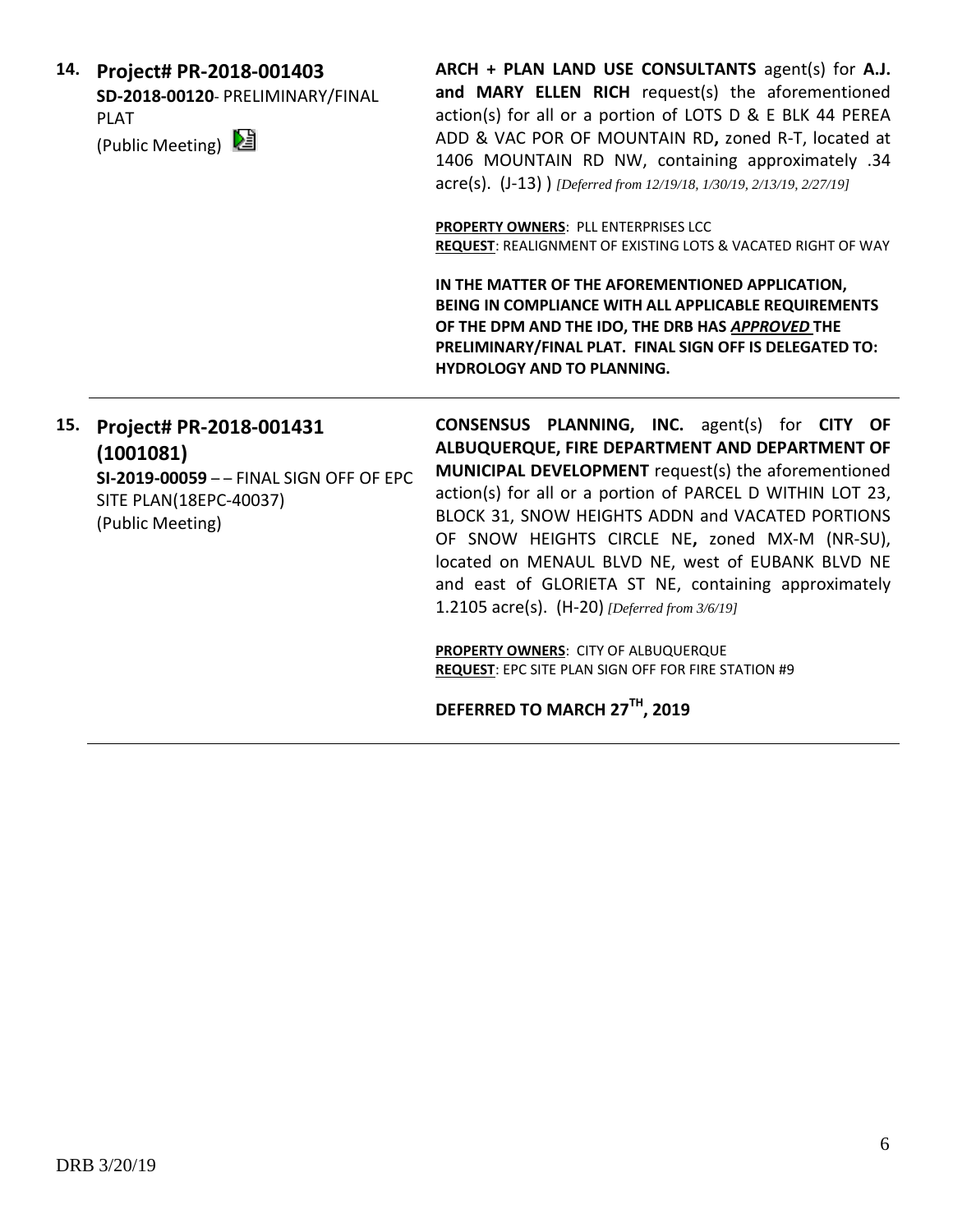**16. Project# PR-2018-001702**

**SD-2019-00053** – PRELIMINARY/FINAL PLAT **SD-2019-00063 –** SIDEWALK VARIANCE **SD-2019-00064 –** STREET WIDTH VARIANCE **SD-2019-00065 –** RIGHT-OF-WAY WIDTH VARIANCE

(Public Hearing)

**COMMUNITY SCIENCES** agent(s) for **NISLY HOMES, LLC** request(s) the aforementioned action(s) for all or a portion of LOT 2 SHAMROCK ADDN & TR 101-C MRGCD MAP 34**,**  zoned MX-L, located at 2415 MATTHEW AV NW west of RIO GRANDE BLVD NW and north of DON QUIXOTE DR NW, containing approximately 0.233 acre(s). (G-12) *[Deferred from 3/6/19]*

**PROPERTY OWNERS**: US BANK **REQUEST**: SUBDIVIDING 2 LOTS INTO 3

**IN THE MATTER OF THE AFOREMENTIONED APPLICATION, BEING IN COMPLIANCE WITH ALL APPLICABLE REQUIREMENTS OF THE DPM AND THE IDO, THE DRB HAS** *APPROVED* **THE PRELIMINARY/FINAL PLAT, THE SIDEWALK VARIANCE, THE STREET WIDTH VARIANCE, AND THE RIGHT-OF-WAY VARIANCE. FINAL SIGN-OFF IS DELEGATED TO HYDROLOGY AND TO PLANNING.**

**17. Project# PR-2018-001405 (1007489, 1007720) SD-2019-00020** – VACATION OF AN EASEMENT (Public Hearing)

**ISAACSON & ARFMAN, PA** agent(s) for **YES HOUSING, INC.** request(s) the aforementioned action(s) for all or a portion of TRACT A PLAT & VACATION REQUEST FOR TRACTS A & B WEST ROUTE 66 ADDN, zoned MX-M, located west of UNSER BLVD NW and north of CENTRAL AVENUE NW, containing approximately 6.2218 acre(s). (K-10)*[Deferred from 2/13/19, 2/27/19, 3/6/19]*

**PROPERTY OWNERS**: CITY OF ALBUQUERQUE **REQUEST**:VACATION OF PARKING EASEMENT

**DEFERRED TO MARCH 27TH, 2019**

*SKETCH PLAT*